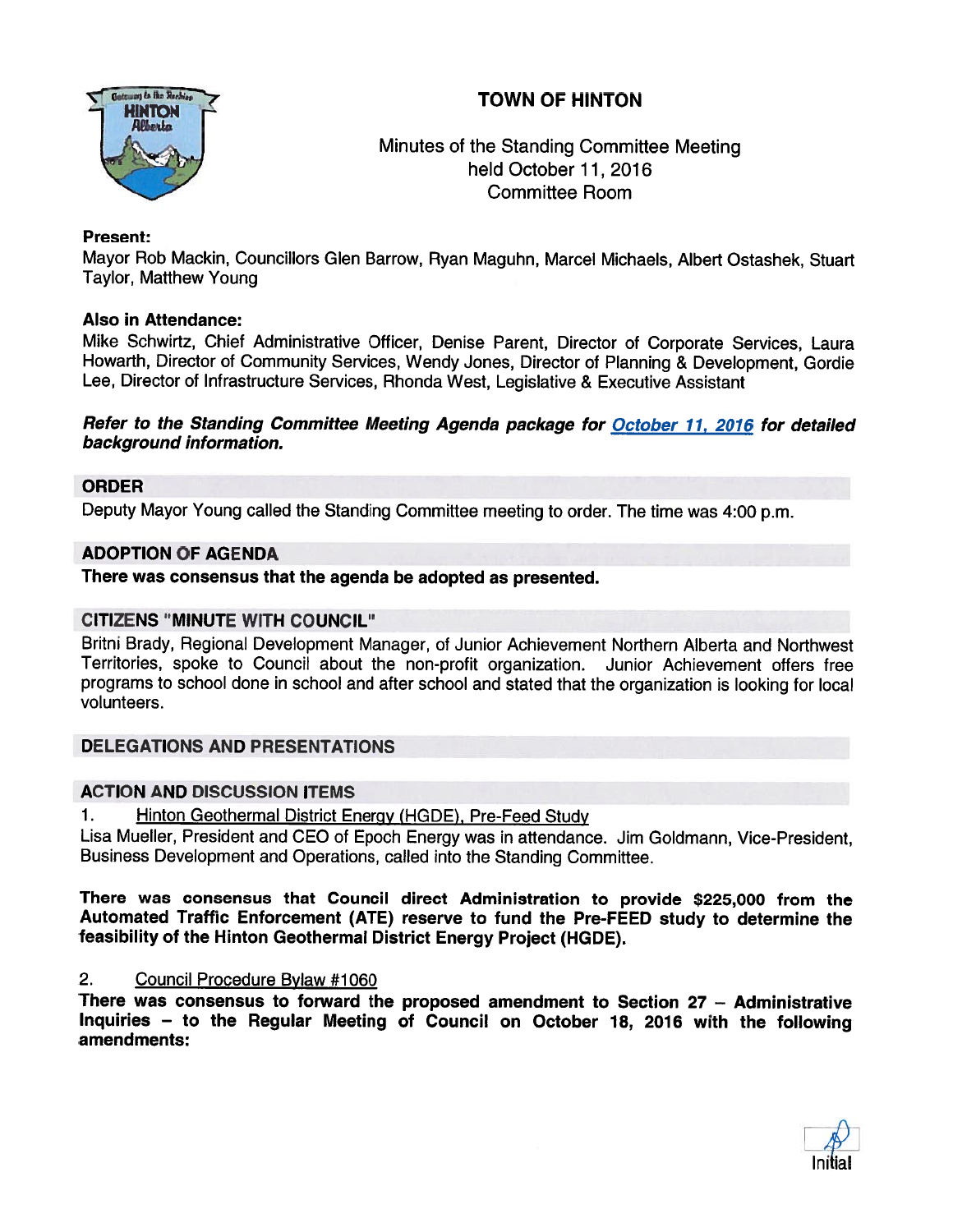Section 27 (4) An information reques<sup>t</sup> from <sup>a</sup> Councillor where the Chief Administrative Officer determines that the reques<sup>t</sup> has <sup>a</sup> significant budgetary, resource and/or policy impact requires <sup>a</sup> resolution of council to approve before any work is initiated.

Section 27 (1) An information reques<sup>t</sup> may be made via email but wilt be entered into the public record of the next regular council meeting. This reques<sup>t</sup> will include the reasoning behind the information request.

There was consensus to direct administration to reques<sup>t</sup> <sup>a</sup> legal review of amended bylaw #1060 (Section 27 only).

There was consensus to direct Administration to amend Section 7(1) to reflect a change in the requirement of <sup>a</sup> council resolution to cancel <sup>a</sup> council meeting.

#### 3. Pre-Organizational Meeting Items

There was consensus to forward the proposed council meeting dates/times and council representation on boards & committees to the Organizational Meeting of Council on October 18, 2016.

#### 4. Citizen Engagement Budget (Overview)

There was consensus to accep<sup>t</sup> the repor<sup>t</sup> for information.

#### ADDITIONAL INFORMATION

- 1. Urgent Matters from Council
- 2. Chief Administrative Officer Status Report
- 3. Legislative and Executive Assistant Logistics Information

There was consensus that Town Council be provided the opportunity to review In Camera the ISL agreemen<sup>t</sup> including appendices within two weeks.

MICHAELS — That Council extend the time for the meeting pas<sup>t</sup> 3 hours.

### CARRIED

There was consensus to direct Administration to explore options with respec<sup>t</sup> to upgraded or enhanced Christmas tree lighting in Green Square.

There was consensus that Council direct Administration to bring <sup>a</sup> repor<sup>t</sup> to the November 22, <sup>2016</sup> Standing Committee meeting with respec<sup>t</sup> to <sup>a</sup> discussion on the potential of establishing <sup>a</sup> social media presence for the Town of Hinton.

## MOVE IN CAMERA

MICHAELS - That the Standing Committee meeting move in camera.

CARRIED

The time was 6:58 p.m.